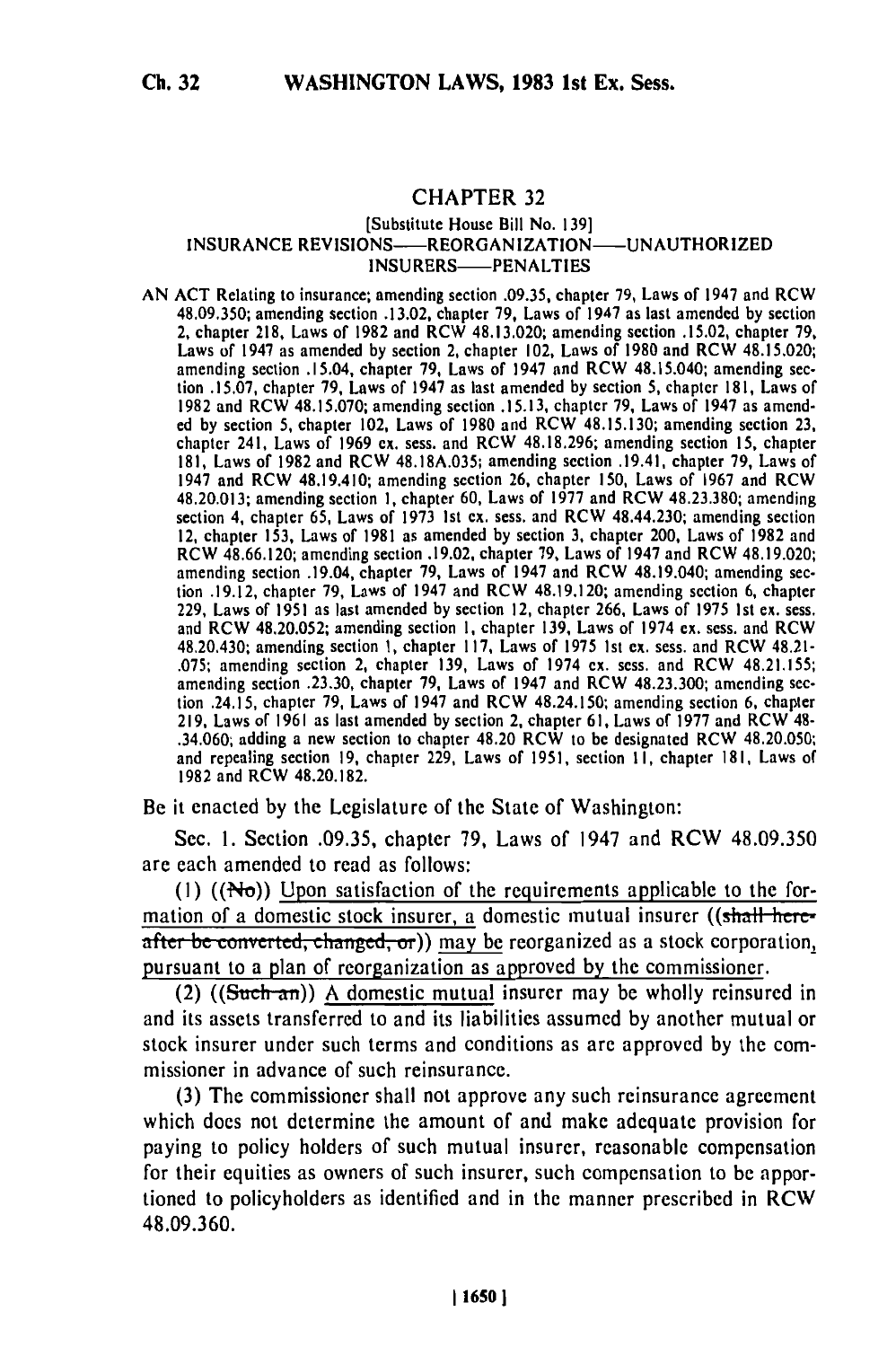Sec. 2. Section .13.02, chapter 79, Laws of 1947 as last amended **by** section 2, chapter 218, Laws of 1982 and RCW 48.13.020 are each amended to read as follows:

**(1)** No security or other investment shall be eligible for purchase or acquisition under this chapter unless it is interest bearing or interest accruing or dividend or income paying, is not then in default in any respect, and the insurer is entitled to receive for its exclusive account and benefit, the interest or income accruing thereon; except,

(a) that an insurer may acquire real property as provided in RCW 48- .13.160, and

(b) that this section shall not prevent participation by an insurer in a mortgage loan if the insurer, either individually or jointly with other lenders, holds a senior participation in such mortgage or deed of trust giving it substantially the rights of a first mortgagee as to its interest in that loan.

(2) No security shall be eligible for purchase at a price above its market value except voting stock of a corporation being acquired as a subsidiary.

**(3)** No provision of this chapter shall prohibit the acquisition by an insurer of other or additional securities or property if received as a dividend or as a lawful distribution of assets, or if acquired pursuant to a lawful and bona fide agreement of bulk reinsurance or consolidation. Any investments so acquired through bulk reinsurance or consolidation, which are not otherwise eligible under this chapter, shall be disposed of pursuant to RCW 48- .13.290 if personal property or securities, or pursuant to RCW 48.13.170 if real property.

Sec. 3. Section .15.02, chapter 79, Laws of 1947 as amended by section 2, chapter 102, Laws of 1980 and RCW 48.15.020 are each amended to read as follows:

(I) An insurer not thereunto authorized by the commissioner shall not solicit insurance business in this state, nor transact insurance business in this state except as provided in this chapter.

(2) No person shall, in this state, represent an unauthorized insurer except as provided in this chapter. This provision shall not apply to any adjuster or attorney at law representing such an insurer from time to time in this state in his professional capacity.

(3) Each violation of this section shall constitute a separate offense punishable by a fine of not ((tess than two hundred fifty dollars nor)) more than  $((*ten*))$  twenty-five thousand dollars, and the commissioner, at the commissioner's discretion, may order replacement of policies improperly placed with an unauthorized insurer with policies issued **by** an authorized insurer. Violations may result in suspension or revocation of a license.

Sec. 4. Section .15,04, chapter 79, Laws of 1947 and RC\V 48.15.040 are each amended to read as follows: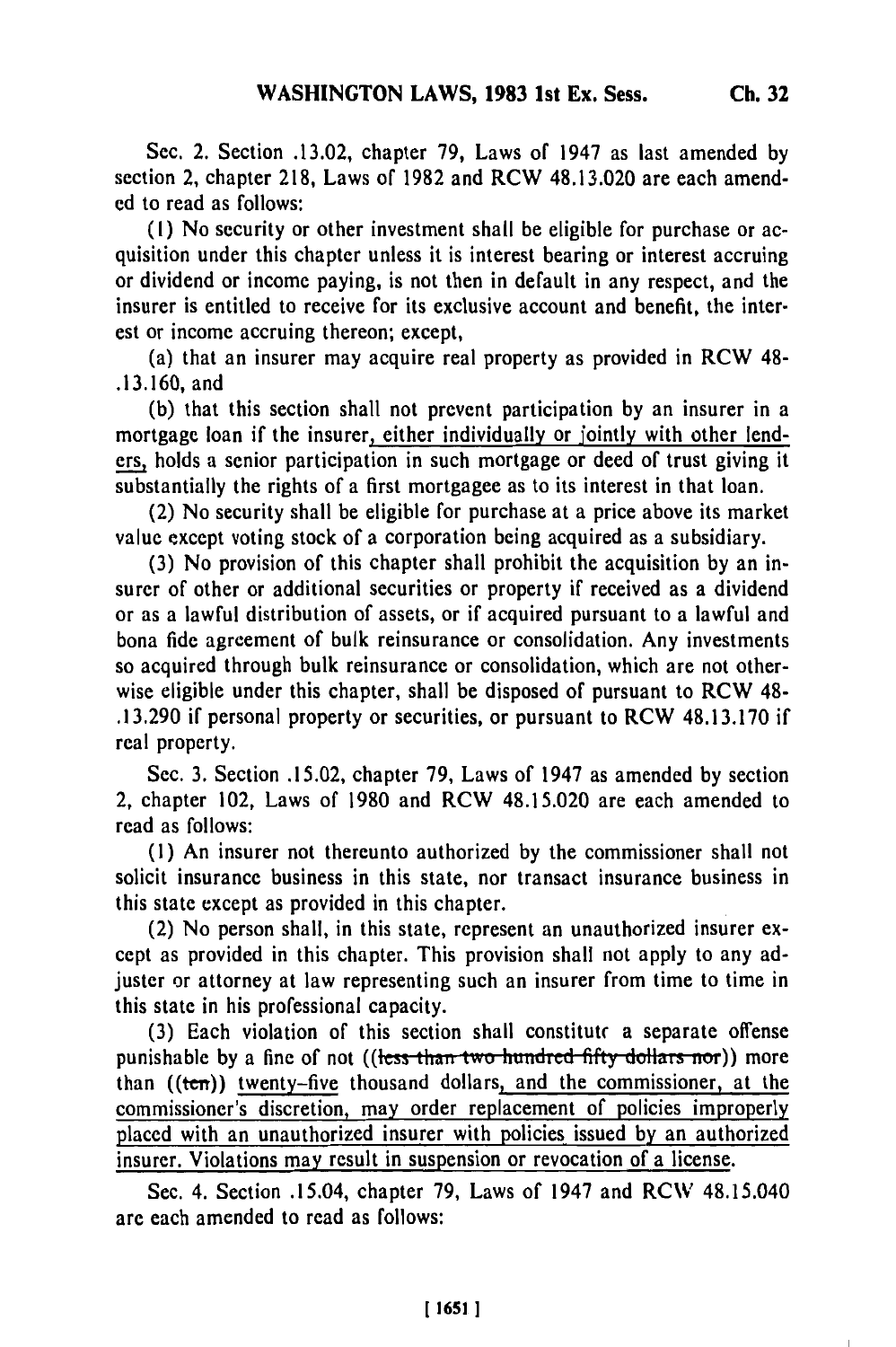**If** certain insurance coverages cannot be procured from authorized insurers, such coverages, hereinafter designated as "surplus lines," may be procured from unauthorized insurers subject to the following conditions:

(1) The insurance must be procured through a licensed surplus line broker.

(2) The insurance must not be procurable, after diligent effort has been made to do so from among a majority of the insurers authorized to transact that kind of insurance in this state ((and placing the insurance in an unau**interefferent** *insurer* must not be for the purpose of securing a lower premium rate than would be accepted by any authorized insurer)).

(3)Coverage shall not be procured from an unauthorized insurer for the purpose of securing a lower premium rate than would be accepted by any authorized insurer nor to secure any other competitive advantage.

(4) The commissioner may **by** regulation establish the degree of effort required to comply with subsections (2) and **(3)** of this section.

**(5)** At the time of the procuring of any such insurance an affidavit setting forth the facts referred to in  $((subdivision))$  subsections (2) and (3) of this section must be executed by the surplus line broker. Such affidavit shall be filed with the commissioner within thirty days after the insurance is procured.

Sec. 5. Section .15.13, chapter 79, Laws of 1947 as amended by section 5, chapter 102, Laws of 1980 and RCW 48.15.130 are each amended to read as follows:

If any surplus line broker fails to file his annual statement, or fails to remit the tax provided by RCW 48.15.120, ((prior to the first day of April after the tax is due, he shall be liable for a fine of one hundred dollars for after the tax is due, he shall be hable for a lift of one hundred donars for<br>each-day of delinquency commencing with the first day of April)) by the last day of the month in which the tax becomes due, the surplus line broker shall pay the penalties provided in RCW 48.14.060. The tax may be collected by distraint, or the tax and fine may be recovered by an action instituted by the commissioner in any court of competent jurisdiction. Any fine collected by the commissioner shall be paid to the state treasurer and credited to the general fund.

Sec. 6. Section 23, chapter 241, Laws of 1969 ex. sess. and RCW 48- .18.296 are each amended to read as follows:

**(1)** The provisions of RCW 48.18.291 through 48.18.297 shall not apply to:

(a) Contracts of insurance issued under the assigned risk plan; and

(b) Contracts of insurance, other than combination homeowners and vehicle insurance policies, providing principally general casualty or property insurance ((in addition to)) with only incidental additional vehicle insurance; and

(c) Contracts of insurance insuring more than four motor vehicles; and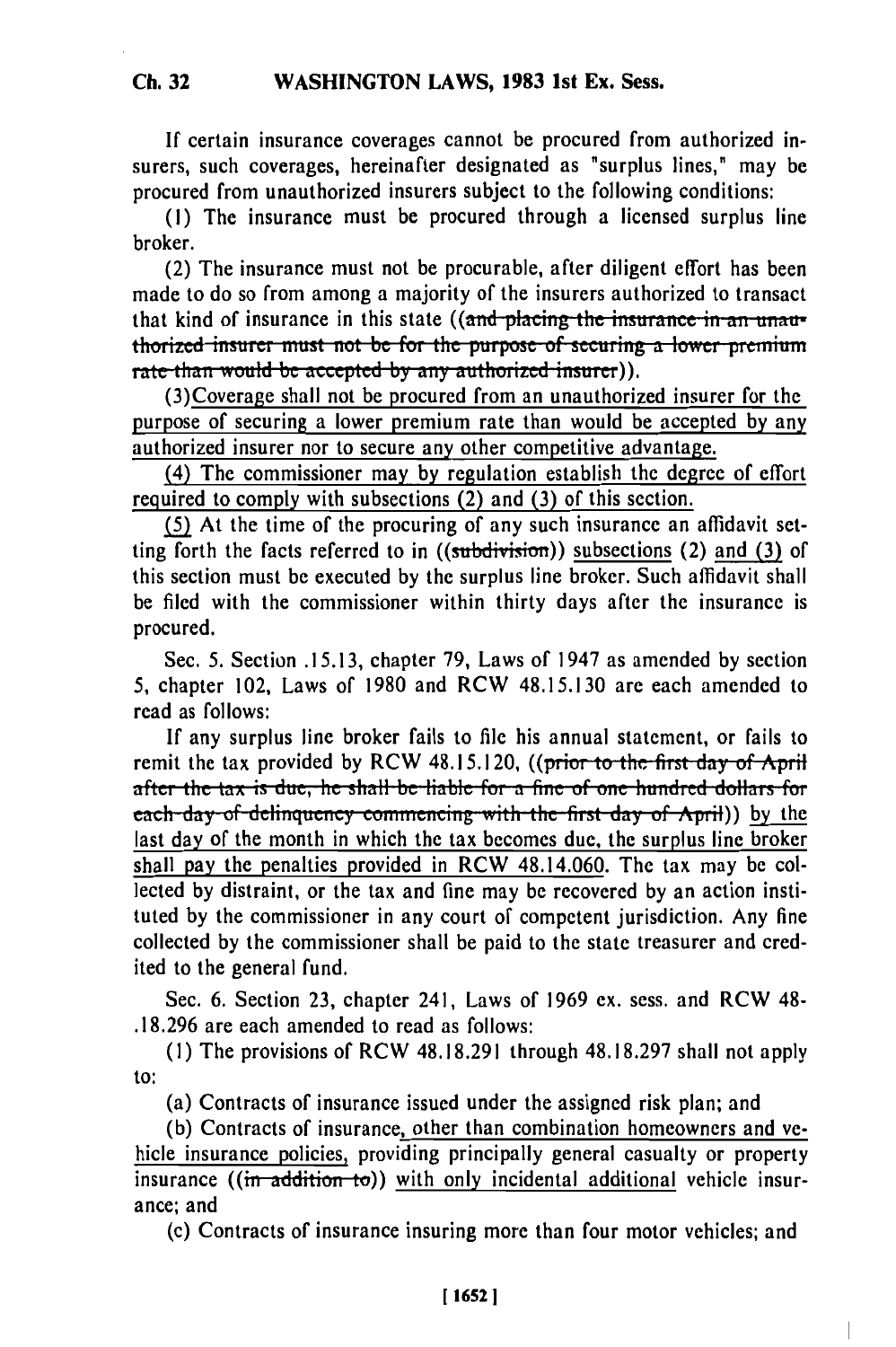**(d)** Any policy covering garage, automobile sales agency, repair shop, service station, or public parking place operation hazards.

Sec. 7. Section **15,** chapter **181,** Laws of **1982** and RCW 48.18A.035 are each amended to read as follows:

Every individual variable contract issued ((after May 1, 1982,)) shall have printed on its face or attached thereto a notice stating in substance that the policy owner shall be permitted to return the policy within ten days after it is received **by** the policy owner and to have the market value of the assets purchased by its premium, less taxes and investment brokerage commissions, if any, refunded, if, after examination of the policy, the policy owner is not satisfied with it for any reason. An additional ten percent penalty shall be added to any premium refund due which is not paid within thirty days of return of the policy to the insurer or agent. **If** a policy owner pursuant to such notice returns the policy to the insurer at its home or branch office or to the agent through whom it was purchased, it shall be void from the beginning and the parties shall be in the same position as if no policy had been issued.

Sec. 8. Section .19.41, chapter 79, Laws of 1947 and RCW 48.19.410 are each amended to read as follows:

**(1)** The commissioner may permit the organization and operation of examining bureaus for the examination of policies, daily reports, binders, renewal certificates, endorsements, and other evidences of insurance or of the cancellation thereof, for the purpose of ascertaining that lawful rates are being charged.

(2) A bureau shall examine documents with regard to such kinds of insurance as the commissioner may, after hearing, reasonably require to be submitted for examination. A bureau may examine documents as to such other kinds of insurance as the issuing insurers may voluntarily submit for examination. Upon request of the commissioner, a bureau shall also examine affidavits filed pursuant to RCW 48.15.040, surplus lines contracts and related documents, and shall make recommendations to the commissioner to assist the commissioner in determining whether surplus lines have been procured in accordance with chapter 48.15 RCW and rules issued thereunder.

**(3)** No bureau shall operate unless licensed **by** the commissioner as to the kinds of insurance as to which it is permitted so to examine. To qualify for a license a bureau shall:

(a) Be owned in trust for the benefit of all the insurers regularly using its services, under a trust agreement approved **by** the commissioner.

**(b)** Make its services available without discrimination to all authorized insurers applying therefor, subject to such reasonable rules and regulations as to the obligations of insurers using its services, as to the conduct of its affairs, and as to the correction of errors and omissions in documents examined **by** it as are approved by the commissioner.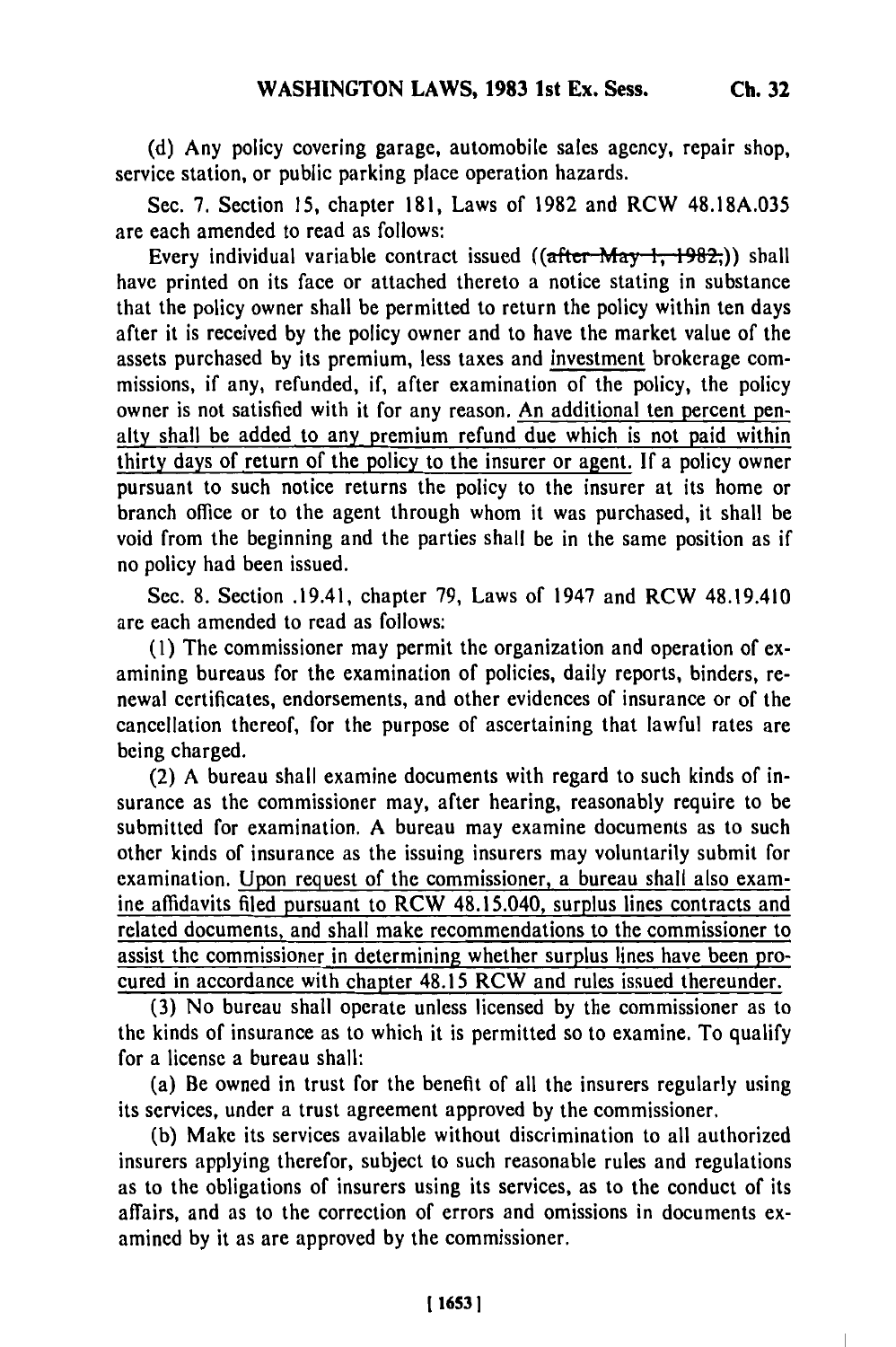(c) Have no manager or other employee ((who is connected with any rating organization, or)) who is an employee of an insurer other than to the extent that he is an employee of the bureau owned **by** insurers through such trust agreement.

**(d)** Pay to the commissioner a fee of ten dollars for issuance of its license.

(4) Such license shall be of indefinite duration and shall remain in force until revoked **by** the commissioner or terminated at the request of the bureau. The commissioner may revoke the license, after hearing,

(a) if the bureau is no longer qualified therefor;

(b) if the bureau fails to comply with a proper order of the commissioner;

(c) if the bureau violates or knowingly participates in the violation of any provision of this code.

(5) Any person aggrieved **by** any rule, regulation, act or omission of a bureau may appeal to the commissioner therefrom. The commissioner shall hold a hearing upon such appeal, and shall make such order upon the hearing as he deems to be proper.

(6) Every such bureau operating in this state shall be subject to the supervision of the commissioner, and the commissioner shall examine it as provided in chapter 48.03 RCW of this code.

(7) Every examining bureau shall keep adequate records of the outstanding errors and omissions found in coverages examined by it and of its receipts and disbursements, and shall hold as confidential all information contained in documents submitted to it for examination.

(8) The commissioner shall not license an additional bureau for the examination of documents relative to a kind of insurance if such documents are being examined by a then existing licensed bureau. Any examining bureau operating in this state immediately prior to the effective date of this code under any law of this state repealed as of such date, shall have prior right to apply for and secure a license under this section.

Sec. 9. Section 26, chapter 150, Laws of 1967 and RCW 48.20.013 are each amended to read as follows:

Every individual disability insurance policy issued after January **1,** 1968, except single premium nonrenewable policies, shall have printed on its face or attached thereto a notice stating in substance that the person to whom the policy is issued shall be permitted to return the policy within ten days of its delivery to the purchaser and to have the premium paid refunded if, after examination of the policy, the purchaser is not satisfied with it for any reason. An additional ten percent penalty shall be added to any premium refund due which is not paid within thirty days of return of the policy to the insurer or agent. **If** a policy holder or purchaser pursuant to such notice, returns the policy to the insurer at its home or branch office or to the agent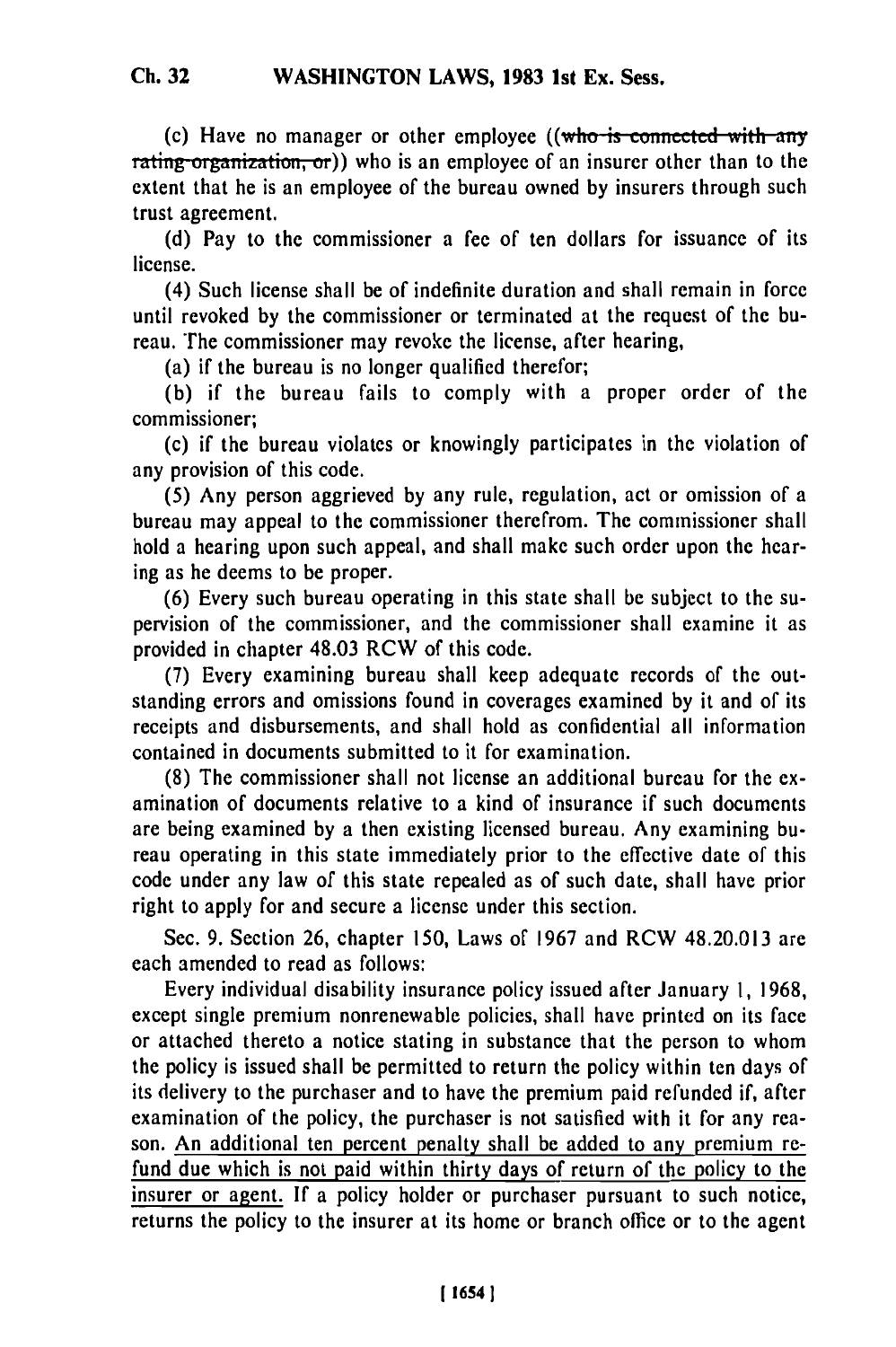through whom it was purchased, it shall be void from the beginning and the parties shall be in the same position as if no policy had been issued.

S.c. 10. Section 1, chaptei 60, Laws of 1977 and RCW 48.23.380 are each amended to read as follows:

Every individual life insurance policy issued after September 1, 1977, shall have printed on its face or attached thereto a notice stating in substance that the policy owner shall be permitted to return the policy within ten days after it is received by the policy owner and to have the premium paid refunded if, after examination of the policy, the policy owner is not satisfied with it for any reason. An additional ten percent penalty shall be added to any premium refund due which is not paid within thirty days of return of the policy to the insurer or agent. If a policy owner pursuant to such notice, returns the policy to the insurer at its home or branch office or to the agent through whom it was purchased, it shall be void from the beginning and the parties shall be in the same position as if no policy had been issued.

This section shall not apply to individual life insurance policies issued in connection with a credit transaction or issued under a contractual policy change or conversion privilege provision contained in a policy.

Sec. **11.** Section 4, chapter 65, Laws of 1973 1st ex. sess. and RCW 48- .44.230 are each amended to read as follows:

Every subscriber of an individual health care service plan contract issued after September 1, 1973, may return the contract to the health care service contractor or the agent through whom it was purchased within ten days of its delivery to the subscriber if, after examination of the contract, he is not satisfied with it for any reason, and the health care service contractor shall refund promptly any fee paid for such contract. Upon such return of the contract it shall be void from the beginning and the parties shall be in the same position as if no policy had been issued. Notice of the substance of this section shall be printed on the face of each such contract or be attached thereto. An additional ten percent penalty shall be added to any premium refund due which is not paid within thirty days of return of the policy to the insurer or agent.

Sec. 12. Section 12, chapter 153, Laws of 1981 as amended by section 3, chapter 200, Laws of 1982 and RCW 48.66.120 are each amended to read as follows:

Every individual medicare supplement insurance policy issued after January 1, 1982, and every certificate issued pursuant to a group medicare supplement policy after January 1, 1982, shall have prominently displayed on the first page of the policy form or certificate a notice stating in substance that the person to whom the policy or certificate is issued shall be permitted to return the policy or certificate within thirty days of its delivery to the purchaser and to have the premium refunded if, after examination of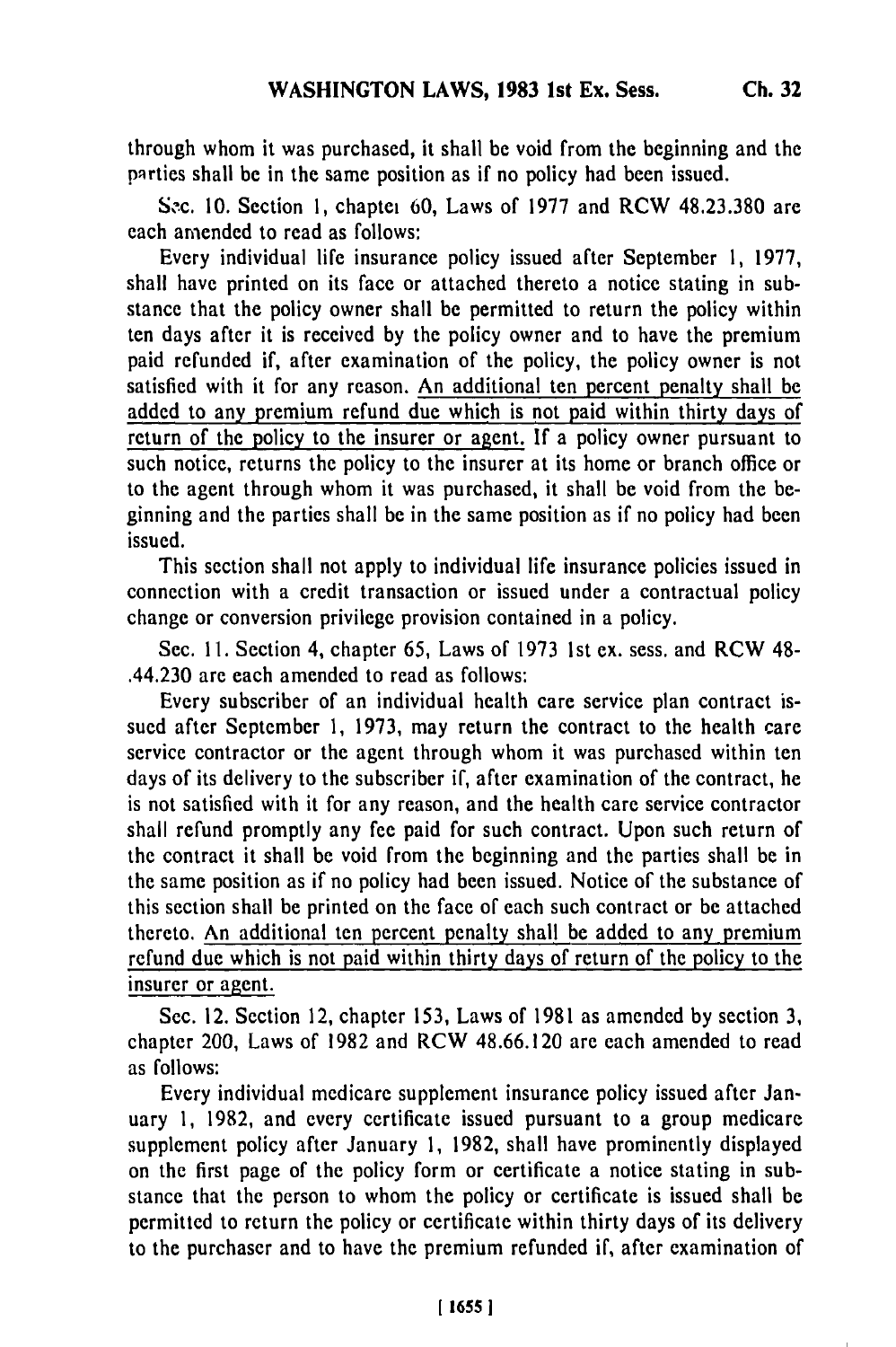the policy or certificate, the purchaser is not satisfied with it for any reason. An additional ten percent penalty shall be added to any premium refund due which is not paid within thirty days of return of the policy to the insurer or agent. **If** a policyholder or purchaser, pursuant to such notice, returns the policy or certificate to the insurer at its home or branch office or to the agent through whom it was purchased, it shall be void from the beginning and the parties shall be in the same position as if no policy or certificate had been issued.

Sec. 13. Section .19.02, chapter 79, Laws of 1947 and RCW 48.19.020 are each amended to read as follows:

Premium rates for insurance shall not be excessive, inadequate, or unfairly discriminatory. ((This section does not apply to casualty insurance.))

Sec. 14. Section .19.04, chapter 79, Laws of 1947 and RCW 48.19.040 are each amended to read as follows:

**(1)** Every insurer shall, before using, file with the commissioner every manual of classifications, manual of rules and rates, and every rating plan as to surety insurances, and every rating schedule, minimum rate, class rate, and rating rule as to other insurances, and every modification of any of the foregoing which it proposes. The insurer need not so file any rate on individually rated risks as described in subdivision (1) of RCW 48.19.030; except that any such specific rate made by a rating organization shall be filed. ((This section does not apply to casualty insurance.))

(2) Every such filing shall state its proposed effective date and shall indicate the character and extent of the coverage contemplated. When a filing is not accompanied by the information upon which the insurer supports such filing, and the commissioner does not have sufficient information to determine whether the filing meets the requirements of this chapter, he may require the insurer to furnish the information upon which it supports the filing. An insurer may offer in support of any filing

(a) the experience or judgment of the insurer or rating organization making the filing,

(b) the experience of other insurers or rating organizations, or

(c) any other factors which the insurer or rating organization deems relevant. A filing and any supporting information shall be open to public inspection only after the filing becomes effective.

(3) Where a filing is required no insurer shall make or issue an insurance contract or policy except in accordance with its filing then in effect, except as is provided by RCW 48.19.090.

Sec. 15. Section .19.12, chapter 79, Laws of 1947 and RCW 48.19.120 are each amended to read as follows:

(1) If at any time subsequent to the applicable review period provided in RCW 48.19.060  $((\sigma r))$ , 48.19.110, or 48.19.440, the commissioner finds that a filing does not meet the requirements of this chapter, he shall, after a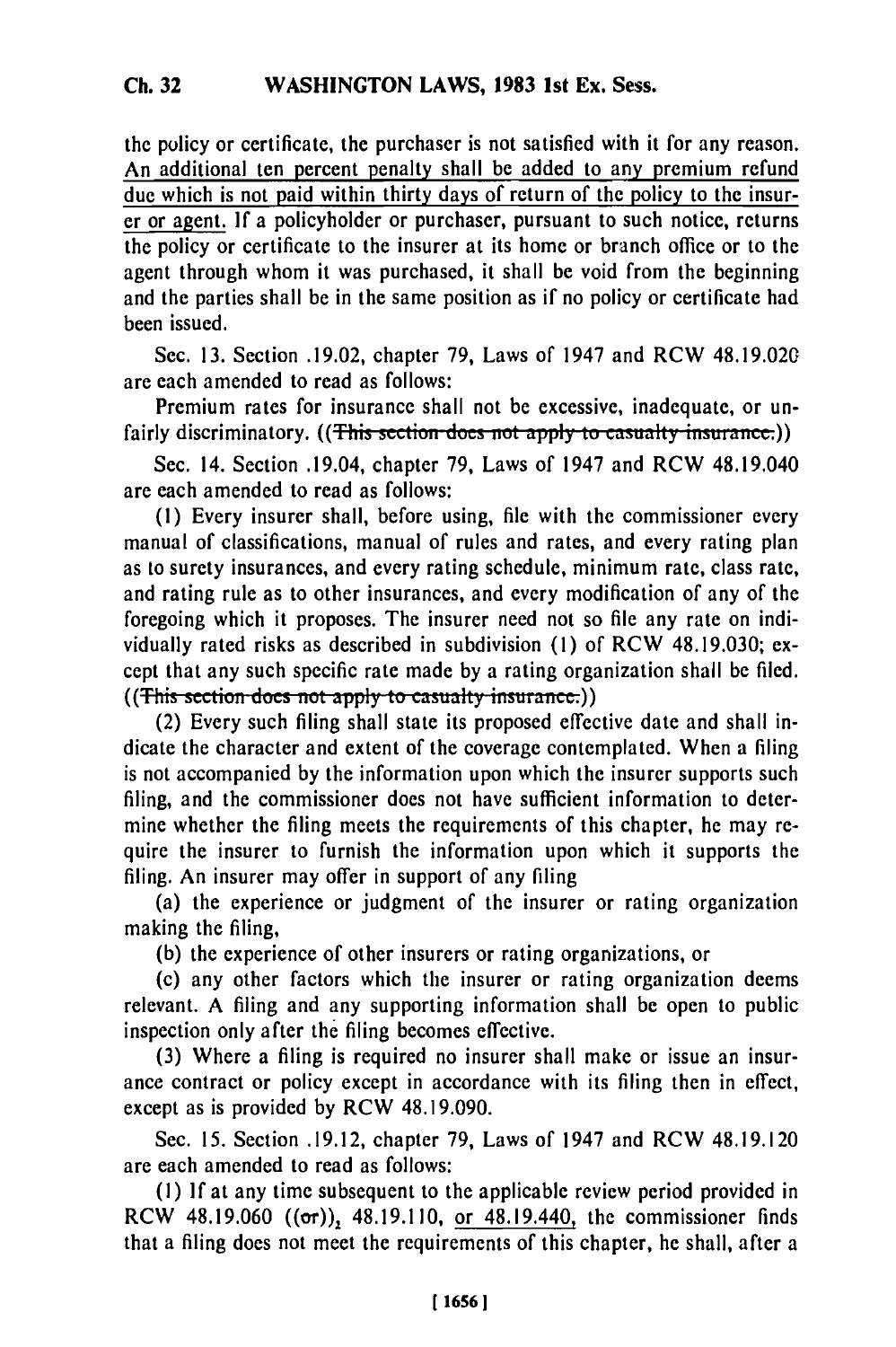hearing, notice of which was given to every insurer and rating organization which made such filing, issue his order specifying in what respect he finds that such filing fails to meet the requirements of this chapter, and stating when, within a reasonable period thereafter, the filings shall be deemed no longer effective. ((This subsection does not apply to casualty insurance.))

(2) Such order shall not affect any contract or policy made or issued prior to the expiration of the period set forth in the order.

(3) Any person aggrieved with respect to any filing then in effect, other than the insurer or rating organization which made the filing, may make written application to the commissioner for a hearing thereon. The application shall specify the grounds to be relied upon by the applicant. If the commissioner finds that the application is made in good faith, that the applicant would be so aggrieved if his grounds are established, and that such grounds otherwise justify holding the hearing, he shall, within thirty days after receipt of the application, hold a hearing as required in subsection (1) of this section.

NEW SECTION. Sec. 16. There is added to chapter 48.20 RCW a new section, to be designated RCW 48.20.050, to read as follows:

There shall be a provision as follows:

"MISSTATEMENT OF AGE OR SEX: If the age or sex of the insured has been misstated, all amounts payable under this policy shall be such as the premium paid would have purchased at the correct age or sex."

The amount of any underpayments which may have been made on account of any such misstatement under a disability income policy shall be paid the insured along with the current payment and the amount of any overpayment may be charged against the current or succeeding payments to be made by the insurer. Interest may be applied to such underpayments or overpayments as specified in the insurance policy form but not exceeding six percent per annum.

Sec. 17. Section 6, chapter 229, Laws of 1951 as last amended by section 12, chapter 266, Laws of 1975 1st ex. sess. and RCW 48.20.052 are each amended to read as follows:

There shall be a provision as follows:

"TIME LIMIT ON CERTAIN DEFENSES: (a) After two years from the date of issue of this policy no misstatements except fraudulent misstatements, made by the applicant in the application for such policy shall be used to void the policy or to deny a claim for loss incurred or disability (as defined in the policy) commencing after the expiration of such two year period."

(The foregoing policy provision shall not be so construed as to affect any legal requirement for avoidance of a policy or denial of a claim during such initial two year period, nor to limit the application of section 16 of this 1983 act, RCW 48.20.172, ((48.20.182,)) 48.20.192, 48.20.202, and 48.20.212 in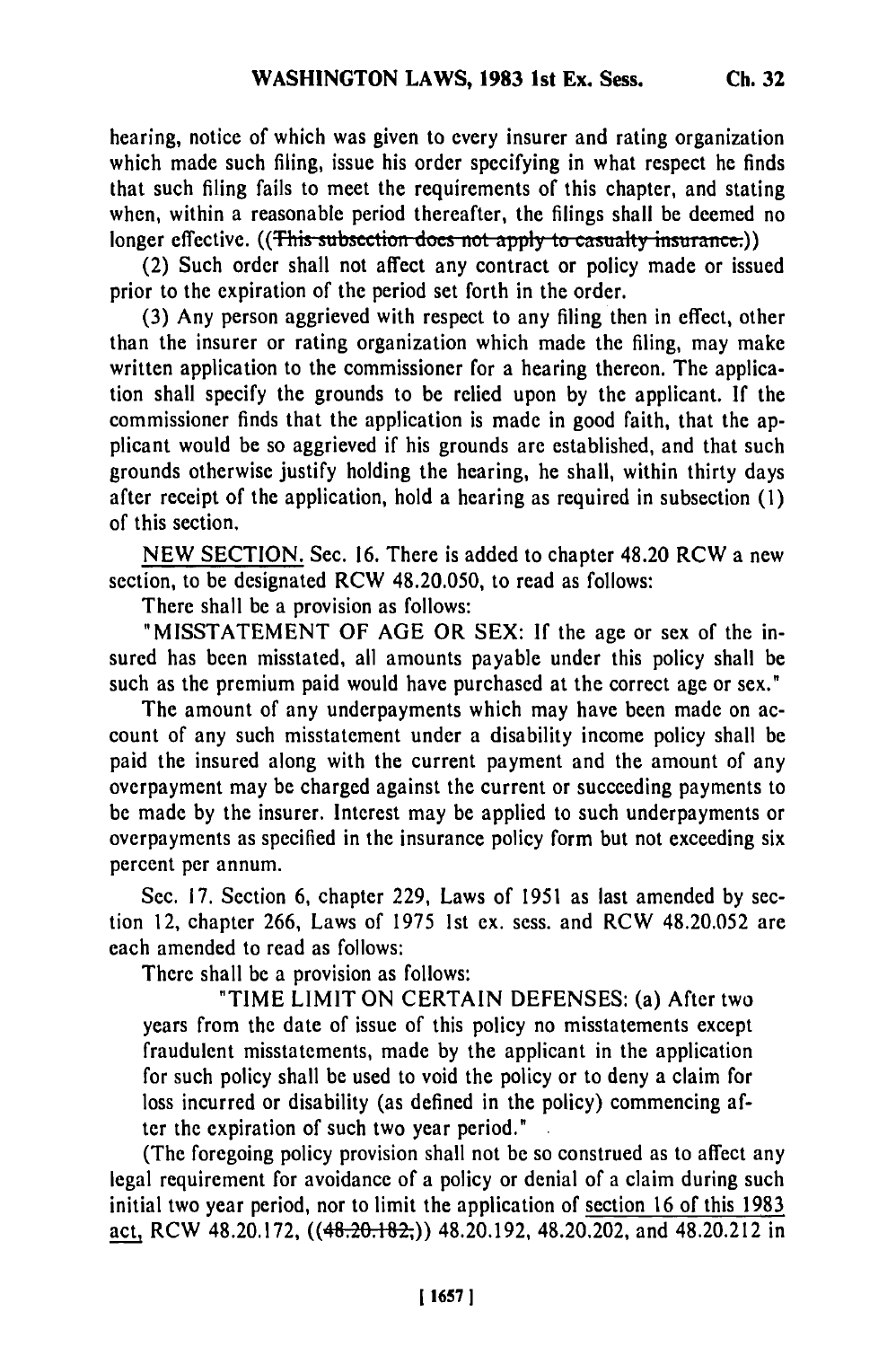the event of misstatement with respect to age or occupation or other insurance.)

(A policy which the insured has the right to continue in force subject to its terms **by** the timely payment of premium **(1)** until at least age **50** or, (2) in the case of a policy issued after age 44, for at least five years from its date of issue, may contain in lieu of the foregoing the following provision (from which the clause in parentheses may be omitted at the insurer's option) under the caption **"INCONTESTABLE":**

"After this policy has been in force for a period of two years during the lifetime of the insured (excluding any period during which the insured is disabled), it shall become incontestable as to the statements contained in the application.")

**"(b)** No claim for loss incurred or disability (as defined in the policy) commencing after two years from the date of issue of this policy shall be reduced or denied on the ground that a disease or physical condition not excluded from coverage **by** name or specific description effective on the date of loss had existed prior to the **ef**fective date of coverage of this policy."

(More stringent provisions may be required **by** the commissioner in connection with individual disability policies sold without any application or with minimal applications.)

Sec. **18.** Section **1,** chapter **139,** Laws of 1974 ex. sess. and RCW 48- .20.430 are each amended to read as follows:

**M1** Any disability insurance contract providing hospital and medical expenses and health care services, delivered or issued for delivery in this state more than one hundred twenty days after February **16,** 1974, which provides coverage for dependent children of the insured, shall provide coverage for newborn infants of the insured from and after the moment of birth. Coverage provided in accord with this section shall include, but not be limited to, coverage for congenital anomalies of such infant children from the moment of birth.

(2) If payment of an additional premium is required to provide coverage for a child, the contract may require that notification of birth of a newly born child and payment of the required premium must **be** furnished to the insurer. The notification period shall be no less than sixty days from the date of birth. This subsection applies to policies issued or renewed on or after January **1,** 1984.

*\*Sec. 19. Section 1, chapter 117, Laws of 1975 1st ex. sess. and RCW 48.21.075 are each amended to read as follows:*

*Any employee whose compensation includes group disability or blanket disability insurance providing health care services, the premiums for which are paid in full or in part by an employer including the state of Washington,*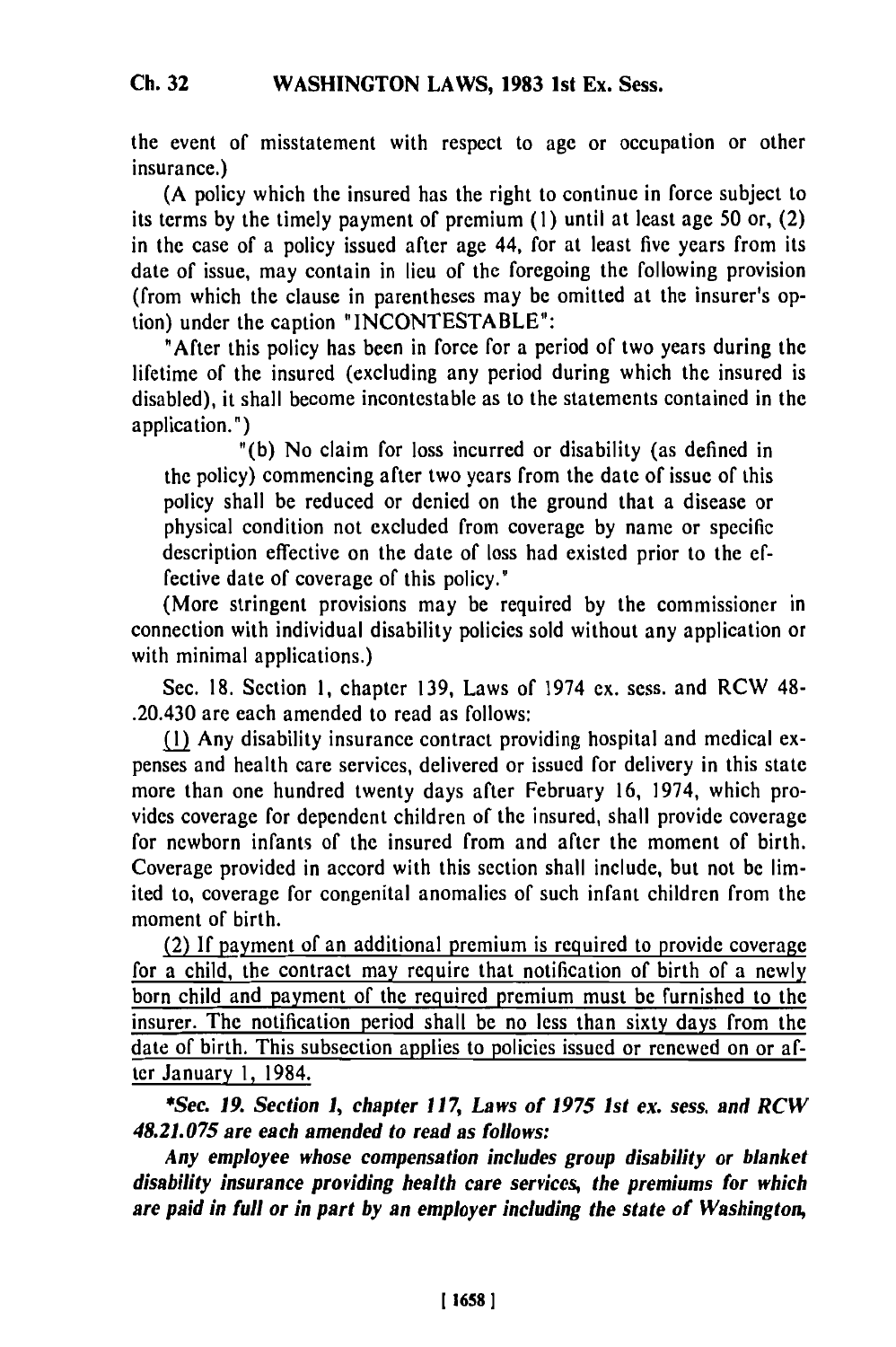*its political subdivisions, or municipal corporations, or paid by payroll deduction, may pay the premiums as they become due directly to the policyholder whenever the employee's compensation is suspended or terminated directly or indirectly as the result of a strike, lockou4 or other labor dispute, for a period not exceeding six months and at the rate and coverages as the policy provides. During that period of time the policy may not be altered or changed. Nothing in this section shall be deemed to impair the right of the insurer to make normal decreases or increases of the premium rate upon expiration and renewal of the policy, in accordance with the provisions of the policy. Thereafter, if such insurance coverige is no longer available, then the employee shall be given the opportunity to ((purchase an individual policy at a* **rate consistent with rates filed by the insurer with the commissioner)) convert** *as specified in RCW 48.21.210. When the employee's compensation is so suspended or terminate4 the employee shall be notified immediately by the policyholder in writing, by mail addressed to the address last on record with the policyholder, that the employee may pay the premiums to the policyholder as they become due as provided in this section.*

*Payment of the premiums must be made when due or the insurance coverage may be terminated by the insurer.*

*The provisions of any insurance policy contrary to provisions of this section are void and unenforceable after May 29, 1975.* \*Sec. **19.** was vetoed, see message at end or chapter.

Sec. 20. Section 2, chapter 139, Laws of 1974 ex. sess. and RCW 48- .21.155 are each amended to read as follows:

(1 Any group disability insurance contract except blanket disability insurance contract, providing hospital and medical expenses and health care services, renewed, delivered or issued for delivery in this state more than one hundred twenty days after February 16, 1974, which provides coverage for the dependent children of persons in the insured group, shall provide coverage for newborn infant children of persons in the insured group from and after the moment of birth. Coverage provided in accord with this section shall include, but not be limited to, coverage for congenital anomalies of such infant children from the moment of birth.

(2) If payment of an additional premium is required to provide coverage for a child, the contract may require that notification of birth of a newly born child and payment of the required premium must be furnished to the insurer. The notification period shall be no less than sixty days from the date of birth. This subsection applies to policies issued or renewed on or after January 1, 1984.

Sec. 21. Section .23.30, chapter 79, Laws of 1947 and RCW 48.23.300 are each amended to read as follows:

Any life insurer shall have the power to hold under agreement the proceeds of any policy issued by it, upon such terms and restrictions as to revocation by the policyholder and control by beneficiaries, and with such

 $\overline{1}$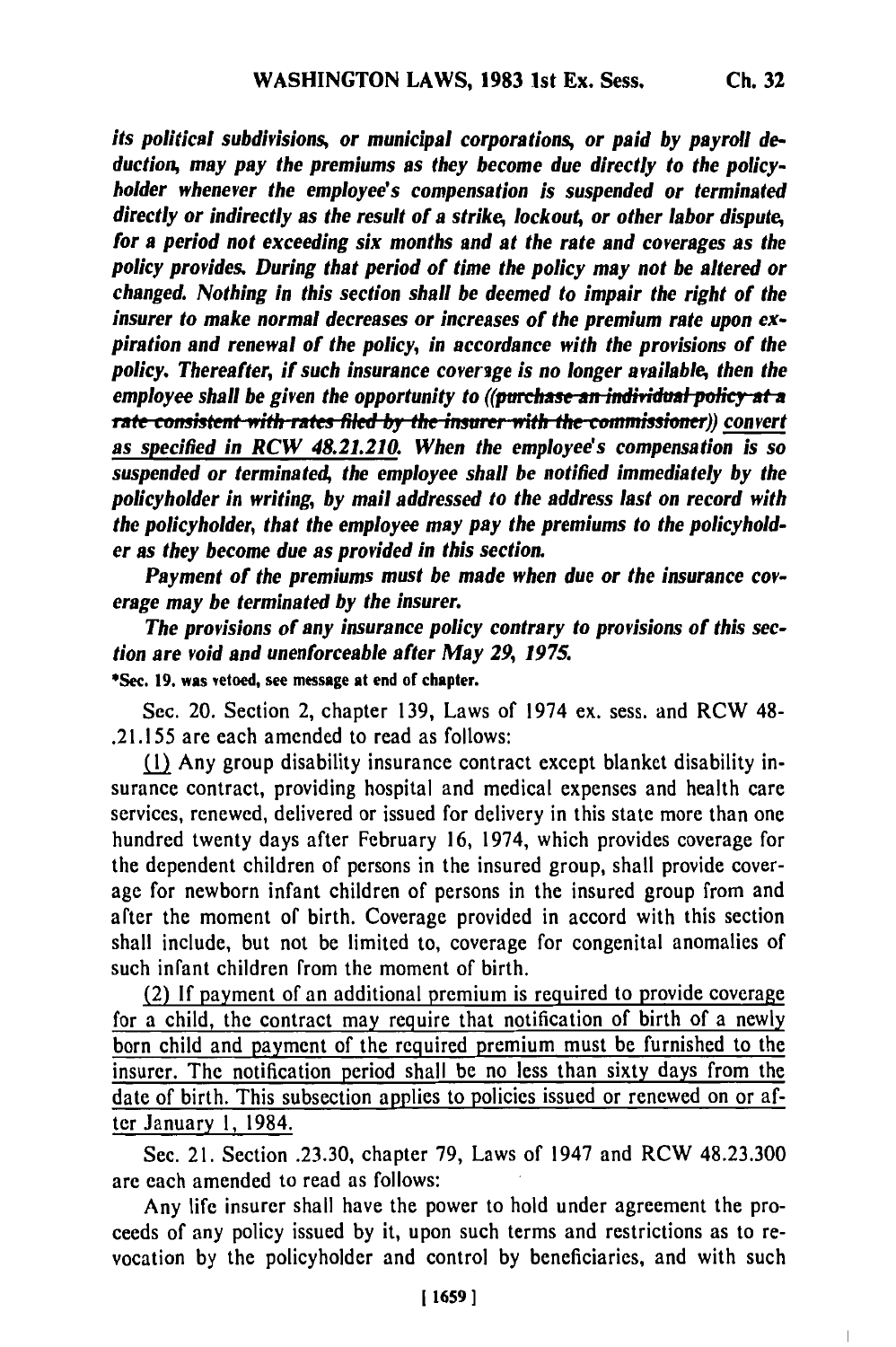exemptions from the claims of creditors of beneficiaries other than the policyholder as set forth in the policy or as agreed to in writing by the insurer and the policyholder. Upon maturity of a policy in the event the policyholder has made no such agreement, the insurer shall have the power to hold the proceeds of the policy under an agreement with the beneficiaries. The insurer shall not be required to segregate funds so held but may hold them as part of its general assets.

An insurer holding proceeds while awaiting determination of the final settlement option shall accrue interest on the proceeds from the date of death or maturity at a rate not less than the lower of the average over a period of thirty-six months and the average over a period of twelve months, ending on June 30 of the calendar year next preceding the year of death or maturity, of Moody's Corporate Bond Yield Average-Monthly Average Corporates, as published by Moody's Investors Service, Inc. This interest shall become payable as part of the settlement. If Moody's Corporate Bond Yield Average-Monthly Average Corporates is no longer published by Moody's Investor Service, Inc., or if the National Association of Insurance Commissioners determines that Moody's Corporate Bond Yield Average-Monthly Average Corporates as published **by** Moody's Investors Service, Inc. is no longer appropriate for the determination of this interest rate, then an alternative interest rate shall be defined by rule adopted by the commissioner.

Sec. 22. Section .24.15, chapter 79, Laws of 1947 and RCW 48.24.150 are each amended to read as follows:

There shall be a provision specifying an equitable adjustment of premiums or of benefits or of both to be made in the event the age or sex of a person insured has been misstated, such provision to contain a clear statement of the method of adjustment to be used.

Sec. 23. Section 6, chapter 219, Laws of 1961 as last amended by section 2, chapter 61, Laws of 1977 and RCW 48.34.060 are each amended to read as follows:

The initial amount of credit life insurance under a group policy shall at no time exceed the amount owed by the debtor which is repayable in installments to the creditor((<del>, or twenty-five thousand dollars, whichever is</del> **less.** Nor shall the amount repayable under the contract of indebtedness ex**lend over a period in excess of ten years, except that in case of long term** agricultural real estate mortgages or agricultural short term crop producagricultural real estate mortgages or agricultural short term crop prod.<br>tion loans, the amount of insurance on the life of the debtor shall at no ti **exceed the amount owed by him to the creditor or fifty thousand dollars,** whichever is less)) nor shall the amount repayable under the contract of indebtedness extend over a period in excess of ten years.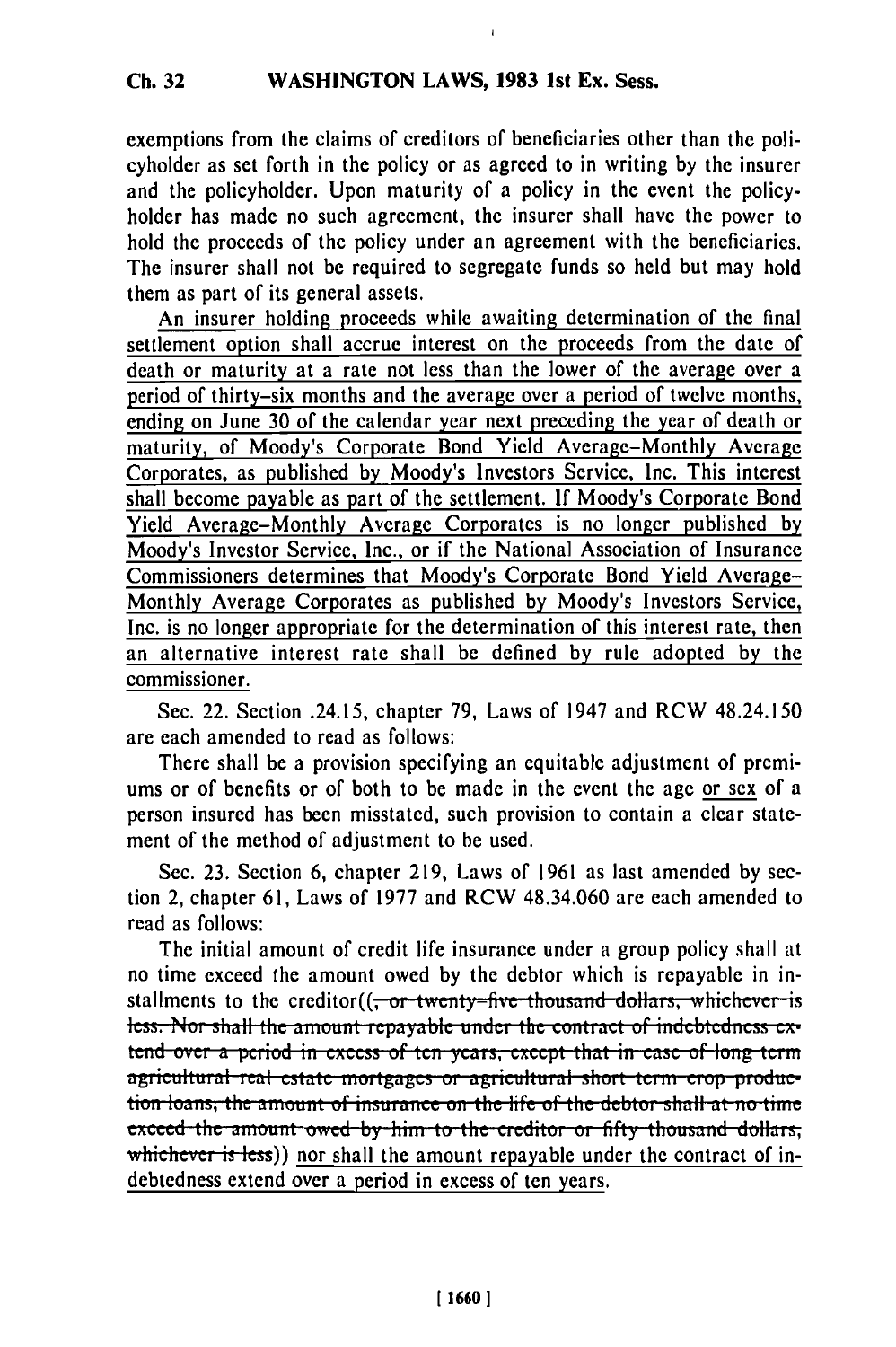Sec. 24. Section .15.07, chapter 79, Laws of 1947 as last amended by section 5, chapter 181, Laws of 1982 and RCW 48.15.070 are each amended to read as follows:

Any individual while a resident of this state, or any firm or any corporation that has in its employ a qualified individual who is a resident of this state and who is authorized to exercise the powers of the firm or corporation, deemed by the commissioner to be competent and trustworthy, and while maintaining an office at a designated location in this state, may be licensed as a surplus line broker in accordance with this section.

(1) Application to the commissioner for the license shall be made on forms furnished by the commissioner.

(2) The license fee shall be one hundred dollars for each license year during any part of which the license is in force. The annual renewal date shall be determined by the commissioner. The commissioner shall adopt a rule providing for the proration, on a quarterly basis, of the license fee. The proration shall be applicable only: (a) To applicants who apply for a license after the expiration of the first quarter of any license year, or (b) to licensees whose licenses would exist for less than nine months as a result of the adoption of the annual renewal date.

(3) Prior to issuance of license the applicant shall file with the commissioner a bond in favor of the state of Washington in the penal sum of twenty thousand dollars, with authorized corporate sureties approved by the commissioner, conditioned that he will conduct business under the license in accordance with the provisions of this chapter and that he will promptly remit the taxes provided by RCW 48.15.120. The licensee shall maintain such bond in force for as long as the license remains in effect.

(4) Every applicant for a surplus line broker's license or for the renewal of a surplus line broker's license shall file with the application or request for renewal a bond in favor of the people of the state of Washington, executed by an authorized corporate surety approved by the commissioner, in the amount of ((ffty)) one hundred thousand dollars and shall be the bonding requirement for new licensees. The licensee shall maintain such bond in force while so licensed. The bond may be continuous in form, and total aggregate liability on the bond may be limited to the amount stated in the bond. The bond shall be contingent on the accounting hy the surplus line broker to any person requesting such broker to obtain insurance, for moneys or premiums collected in connection therewith. A oond issued in accordance with RCW 48.17.250 or with this subsection will satisfy the requirements of both RCW 48.17.250 and this subsection if the limit of liability is not less than the greater of the requirement of RCW 48.17.250 or the requirement of this subsection.

(5) Any bond issued pursuant to subsection (3) or (4) of this section shall remain in force until the surety is released from liability by the commissioner, or until the bond is canceled by the surety. Without prejudice to